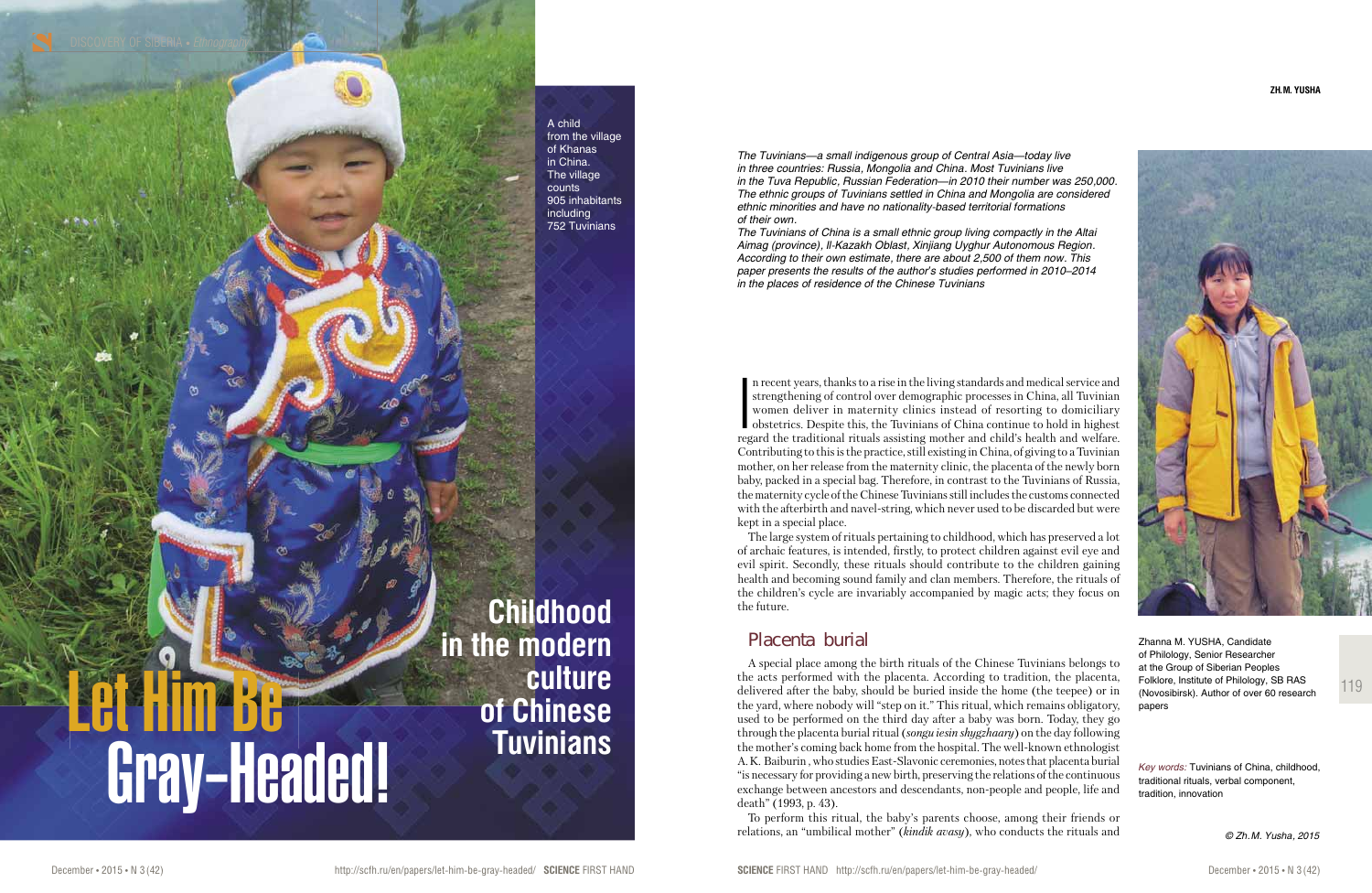who will cater for the child in the future. This demonstrates how the institute of Tuvinian midwives has changed with time—assisting a woman in childbirth and performing the placenta burial ritual used to be a midwife's primary duty. Today, her role is less important: she only takes part in the placenta burial ritual, which requires no professional skills. At the same time, the "umbilical mother" has to be a most deserving woman, who herself has healthy children. To this day, the custom of honoring the midwife is observed: the child's parents invite her as a respected guest to family celebrations and give her expensive presents.

The placenta burial ritual involving the "umbilical mother" is conducted at home, in the morning hours, in a narrow family circle—strangers are not supposed to see how the ritual is performed. Males, except for close relatives, are not allowed. The pit for placenta burial is dug in the home or outdoors. For fear that a dog may dig up this place, most families perform the ritual at home; if it is performed outdoors, a place protected from rain and snow is chosen.

Prior to the beginning the ritual, a new mother is treated to mutton broth, cooked especially for the case. Traditional medicine believes that it helps mothers to restore their physical strength and recover after childbirth. According to the mythological beliefs of Chinese Tuvinians, a new mother is "unclean," so she shouldn't touch any sacred objects or do household chores.

To perform the ritual, a shallow round pit is dug and its bottom is lined with white felt. The placenta is wrapped in a new white fabric and placed in the pit, on the felt. Then, a sacrificial fire of juniper wood (*artyshtyg san kaar*) is made above the pit.

The new mother is taken to the pit; her face, hands, chest and feet are washed with boiled juniper water. The midwife whispers the spell for three times to ward off ailments from the new mother: "*Azhyg dolgaanny bodun al, achy-buyanny ber!*" (Take away rough luck and give her your blessing!). The ritual sayings may differ but their aim is to make sure that the new mother gets rid of pain and complications. After the mother is wetted, *alastaar*—fumigation with burning juniper—is performed at the same place, three times cum sole (evidently, this ritual act can be traced back to purification with fire). After the mother, the baby, too, is brought closer to the pit to be fumed with juniper. All these acts are intended to protect the mother and the child from malign forces and diseases.

To complete the ritual, a few sacred objects are put into the pit in a certain order. First, the midwife pours in a bowl of meat broth; then goes a cooked mutton shin with a ritual ribbon tied to it, all wrapped in clean fabric. The shin (*choda*) deserves a special mention: Tuvinians use it as ritual food in three basic ceremonies: births, weddings

On March 20, 2014, the Third Plenum of the Eighteenth Central Committee of the Communist Party of China officially announced a policy allowing to have a second child in the event one of the parents was the only child in the family. Subsequently, detailed rules for the implementation of this policy were published in various places around China. This important action, introduced by the new Chinese administration, takes into account the national demographic situation, level of social development and the wish of the people. "However, a year has passed since the policy was implemented, and there are no signs of the expected second-child boom yet" (Chun, 2014).



and funerals.

Some other things can be put into the pit as well. If the newborn is a boy, it is a small willow *saadak* (an arrow and a bow) to make sure that the boy becomes a hunter and a marksman. For a girl, it is a mirror and a comb so

## CHINA'S MODERN DEMOGRAPHIC POLICY

Since 1980, China has implemented the sweeping demographic policy "One family – one child." Today, the exception is Chinese families living in Xinjiang Uygur Autonomous Region, who are allowed to have two children. This is attributed to the Uygur issue of Eastern Turkestan separation, which is topical in Xinjiang. Therefore, the Chinese government intentionally populated this territory with the titular ethnic group, the Han. National minorities, making up 2% of the country's population, also enjoy a sort of privilege. Mothers employed in the public service are allowed to have two children, and housekeepers, three. In the event a working woman decides to have a third child in lawful matrimony, the family will have to pay to the state a fine of at least 5,000 yuan. The authorities conduct the policy against having many children by granting annual allowances to families, thus encouraging them not to have a third child. Township administrations have a special worker whose mission is agitation and handing out free means of contraception.

Because of the demographic situation, China pursues a hardline family and marriage policy. Couples who are not legally married cannot live together, there is no such thing as civil marriage, and women cannot have babies out of wedlock. If social workers detect pregnant women who are not married, their pregnancy is terminated.

According to Chinese scientists, the implementation of the demographic policy "One family – one child" has both strengths and weaknesses. On the one hand, having organized efficient control over births at various levels, the Chinese government

has managed to decrease the growth of the population by several million people in the last 35 years. On the other hand, the Chinese nation has now to face urgent issues connected with planning and having children.

 Since a family can have only one child, many parents, who thanks to modern medicine can find out the sex of the future child, refuse to have a girl. Because of that, doctors are now forbidden to give the parents information about the baby's sex. Chinese families traditionally prefer boys, who are considered to be transmitters of life and family while girls are treated as temporary members of the family. As a result, according to statistics, the number of men is much higher than the number of women, which entails some problems with family and marriage. Another problem topical for China, as well as for many European countries, is aging of the population.

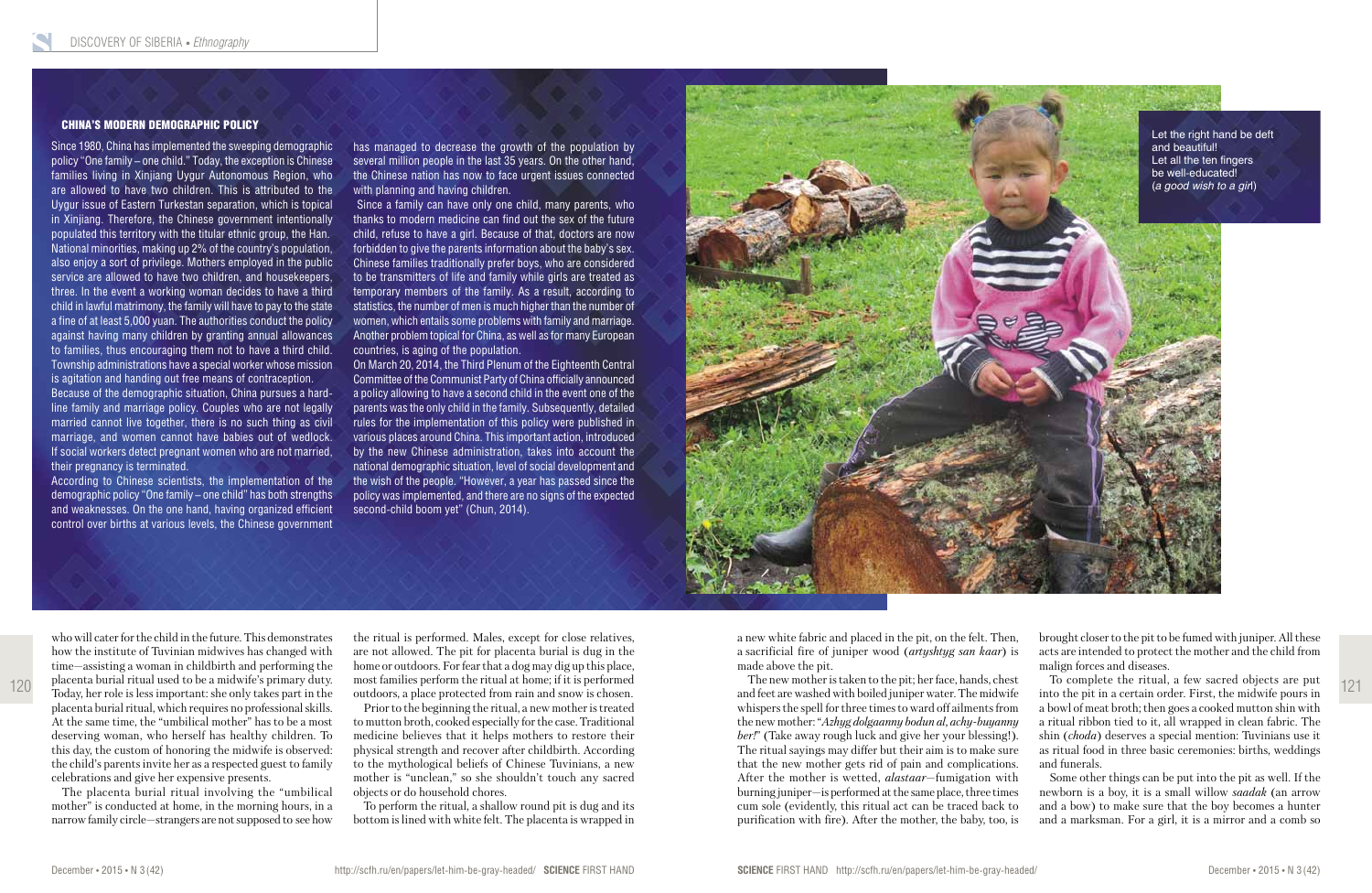

that she grows up pretty and neat. Some families, however, put a *saadak* for a girl too to safeguard her against malign forces. An interesting detail: before the bow is put in the pit, they shoot an arrow into the pit three times ; after that, the arrow is placed on top of the bow so that it is on full combat alert.

On the completion of the ritual, the pit is covered with a stone and millet is strewn on top of it, which symbolizes prolific progeny. Then the midwife makes a good wish to the child and fills up the pit:

Let him be grey-headed, Let him be long-living, Let him be a strong young man, Let him be a great scientist!

As anything new and fragile, they are both too weak and have no protection against evil forces.

The midwife, who had assisted the mother in childbirth, used to be given presents: *kurdyuk* (sheep's tail fat), clothes, and alcoholic drinks. Today, the "umbilical mother" gets gold earrings and a ring in acknowledgement of her help.

The feast lasts until late at night, with some guests arriving and others leaving. During the feast, the guests who have arrived must make a good wish (*algysh*) in honor of the child. Some ritual action, having the meaning of wellbeing, is performed: the person making a good wish should hold a ritual bowl in his/her hand with the best pieces of meat and pass it in a circle from hand to hand. The aim of *algysh* is well-wishing, giving advice and instructions for the future. For example, they wish the baby to become a famous scholar so that he will bring fame to its parents:

So that the names of father and mother will be uttered with respect,

So that he will become a great scholar, So that he will be a rider of a big horse, Let this road open to him!

- The good wish addressed to a girl mentions not only needlework but also her future education:
- Let her right hand be deft and beautiful!
- Let the ten fingers be educated!
- Wishing the child to live long, the well-wisher metaphorically points out the marks of longevity so that the baby will live to an old age:
- Let him have endless prosperity!
- Let him be long-living!
- Let him have a steady destiny!
- Let him be grey-headed!

Following a pronounced good wish, all the participants of the feast used to say in chorus the traditional phrases: "Let him be the god's mandate!", "Let it be!", "Let this wish come true!", thus showing approval and involvement in the event.

In the old times, aged and respected people used to give the name to the baby (*at kaar*) during the feast because it was believed that choosing a "happy name" was of great importance for the baby's future life. Chinese Tuvinians



According to the Tuvinian traditional beliefs, the performance of this ritual has several aims: it guards the new mother from illnesses and cleanses her of wickedness, protects the baby and provides future fertility.

## Feast in honor of a birth

Having performed the ritual, in the afternoon of this very day, the husband's parents or relatives organize a feast to honor the child's birth (*kalcha doi*), where only old and married young women are invited. According to traditional beliefs, this is the first *doi*-feast for the newborn baby, which marks the beginning of a human's life. The new mother does not participate: she and the baby are in a separate room since they cannot be admitted to the people's world yet.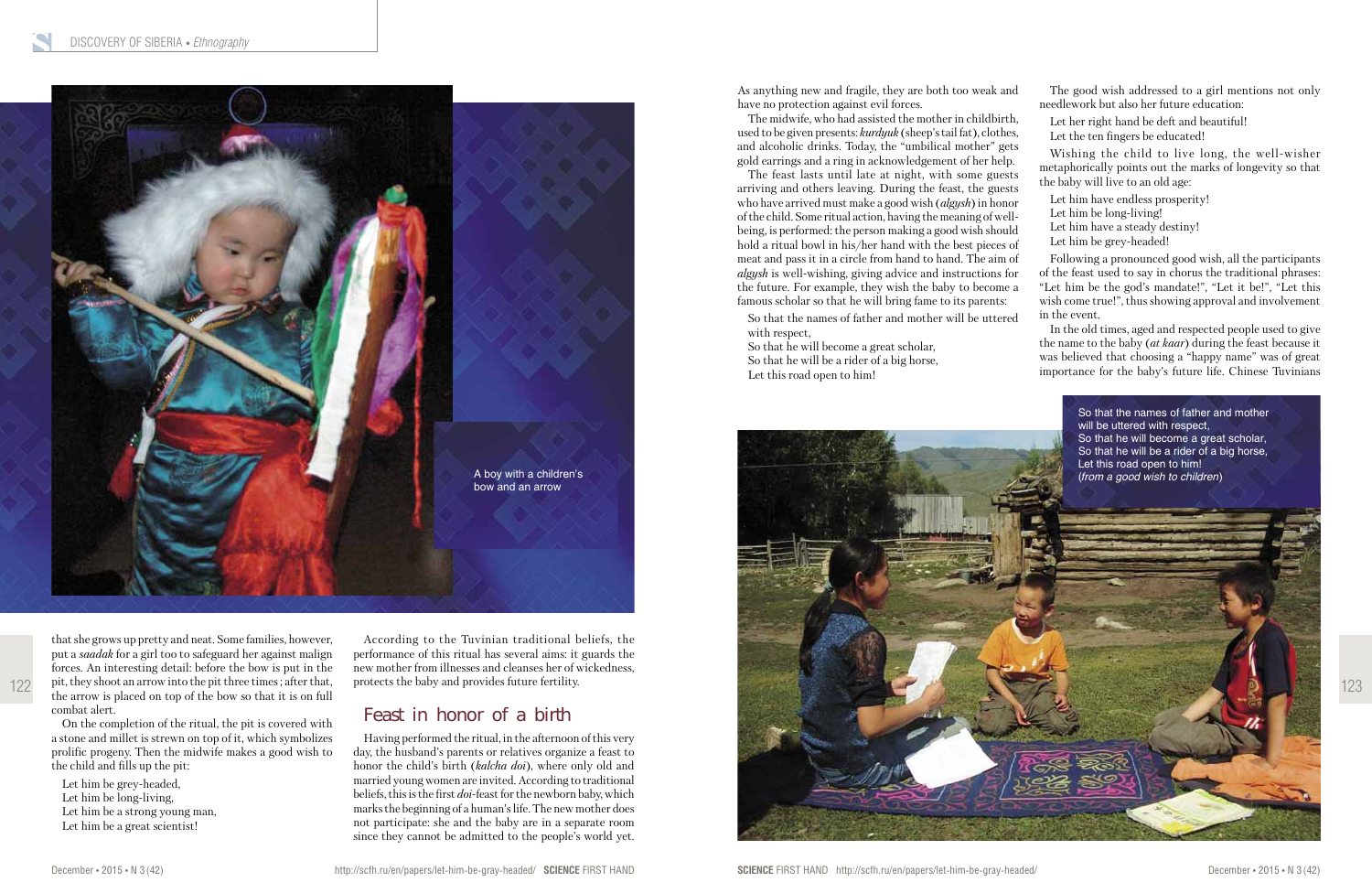

used to give their children two names: the true name and home name (*og ady, bichii at*).

The home name was intended for the family members only. Examples of these names are *Tarangai* (Bald-head) and *Bagai-ool* (Bad Boy). It was done to protect the child against evil eye and the works of evil spirits. If in a family children died in infancy, the parents could give a girl's name to a boy and boy's name to a girl, with a view to deceiving evil spirits. They told us about an old man who had the female name *Saryg-kys* (Fair Girl).

Children used to be called by their home names until they were three: by this age, it was thought, the child has survived the most dangerous period of his/her life. Today, the Tuvinians of China usually give their children names with a good meaning, and many parents ask Buddhist lamas to give a name to their child (as a rule, Tibetan or Mongolian).

# The first shirt and the first cut

Seven days after the birth, the "umbilical mother" hands in to the baby's mother a new shirt with a cutout front, saying "The first shirt for a baby who has come to this world." This shirt is called *kir koilee* (dirty shirt), which is probably intended to protect the child against the works of evil spirits. On this very day, a small feast is prepared dedicated to putting the baby in a cradle.

To do this, *kin avasy* or a woman advanced in years first fumigates the cradle with juniper, and then puts the baby in it. Every participant shall put on the top of the cradle a diaper he/she has brought and make a good wish to the baby:

Grey-headed, With wobbly teeth, Long-living, With a steady destiny let him be!

Often they put "amulets" in the cradle, which is aimed at warding off evil: scissors for a girl and a knife for a boy.

By the way, Chinese Tuvinians still take precautions having protective functions. For example, they try not to take little children outdoors after sunset. If this is necessary, a child's forehead is covered with soot so that evil spirits cannot see him. In addition, adults perform imitative action, saying "The child did not go out, a grey hare went out." Besides, they never leave children's clothes outdoors after sunset because at this time malign forces become more active.



An important ritual of the children's cycle is hair cutting. When a child is a year, three years or five years old, the parents do his hair (*tulum*), leaving intrauterine hair on the forehead and temples. Children wear this hairdo until the ritual of the first haircut, which symbolizes the end of the infancy period. According to the Tuvinians' beliefs, now malign forces can no longer do harm to the baby since his/her life force (*kut*) has strengthened.

The ceremony of the first haircut is a family holiday. The child's parents invite all their relatives, friends, and, of course, the midwife. Men are also allowed to join.

Prior to the ceremony, a white cloth is tied to the scissors, which are then fumed with juniper. The first person to do the haircut is the maternal uncle, followed by esteemed people of venerable age. Guests usually give living creatures or money as presents. Cutting a strand of the child's hair, each person participating in the ceremony makes a good wish, which not only predestinates the child's happy future but also gives guidance:

Let him have a bale if he stays out overnight! Let his spiritual strength grow! Let his well-being multiply! Let him have knowledge to go to university!

The cut strands of the child's hair are treated as a "treasure"; they are put in a bowl to be gathered in a bundle, then put in a bag and needled. For some time, Tuvinian children wear these bags on their clothes, and then parents put them away in a coffer. If a child loses his/her bag, this is not deplored.

The performance of the first cut ritual depends of a family's well-being. On rare occasions when the family cannot afford the material costs necessary to organize the feast, the baby's parents ask the mother's uncle to cut strands of hair, which implies that the hair cutting ritual has been performed according to national tradition.

When a child is three, the parents do his hair in a certain style (*tulum*), leaving hair on the forehead and temples. Children wear this hairdo until the first haircut ritual